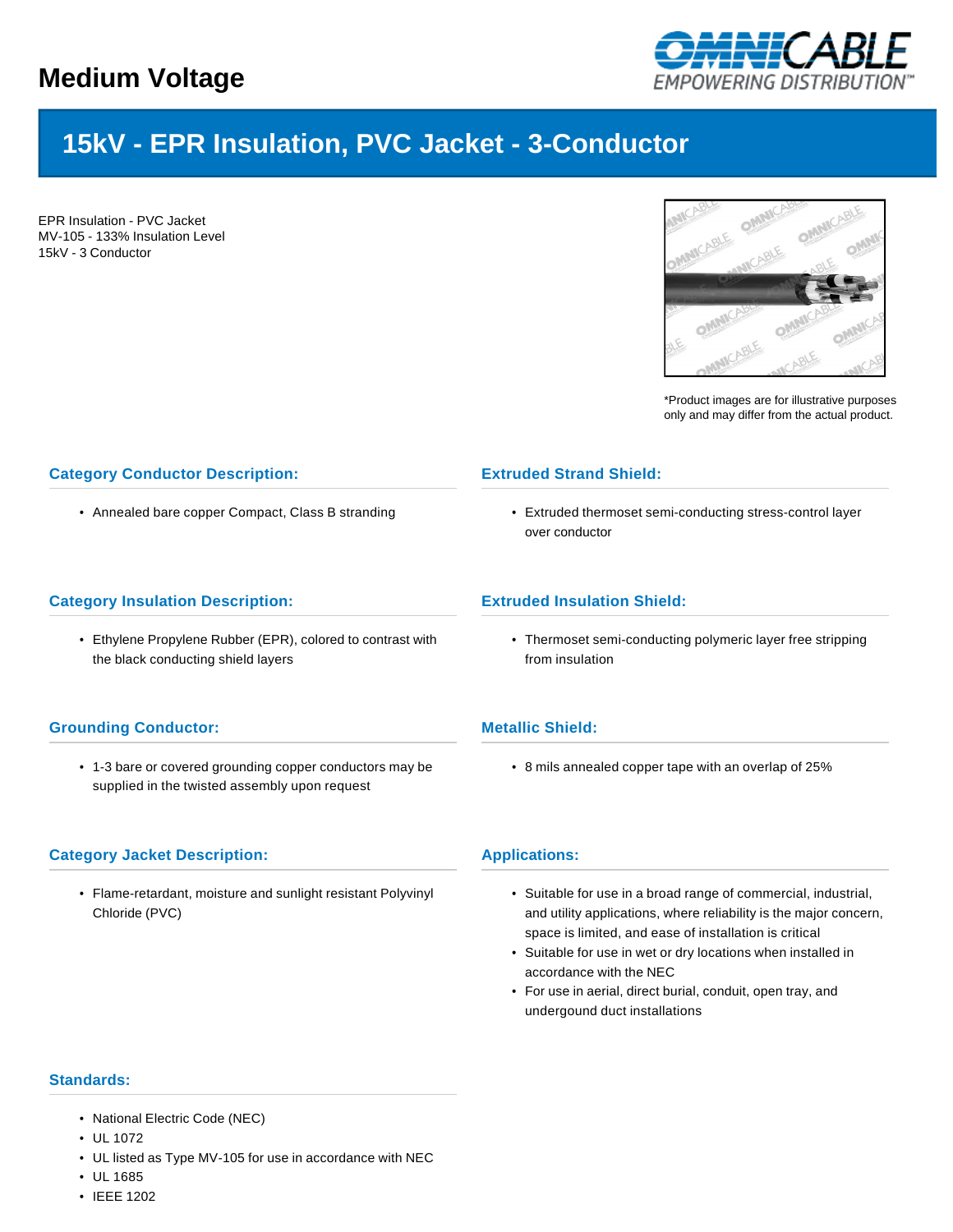• OSHA Acceptable